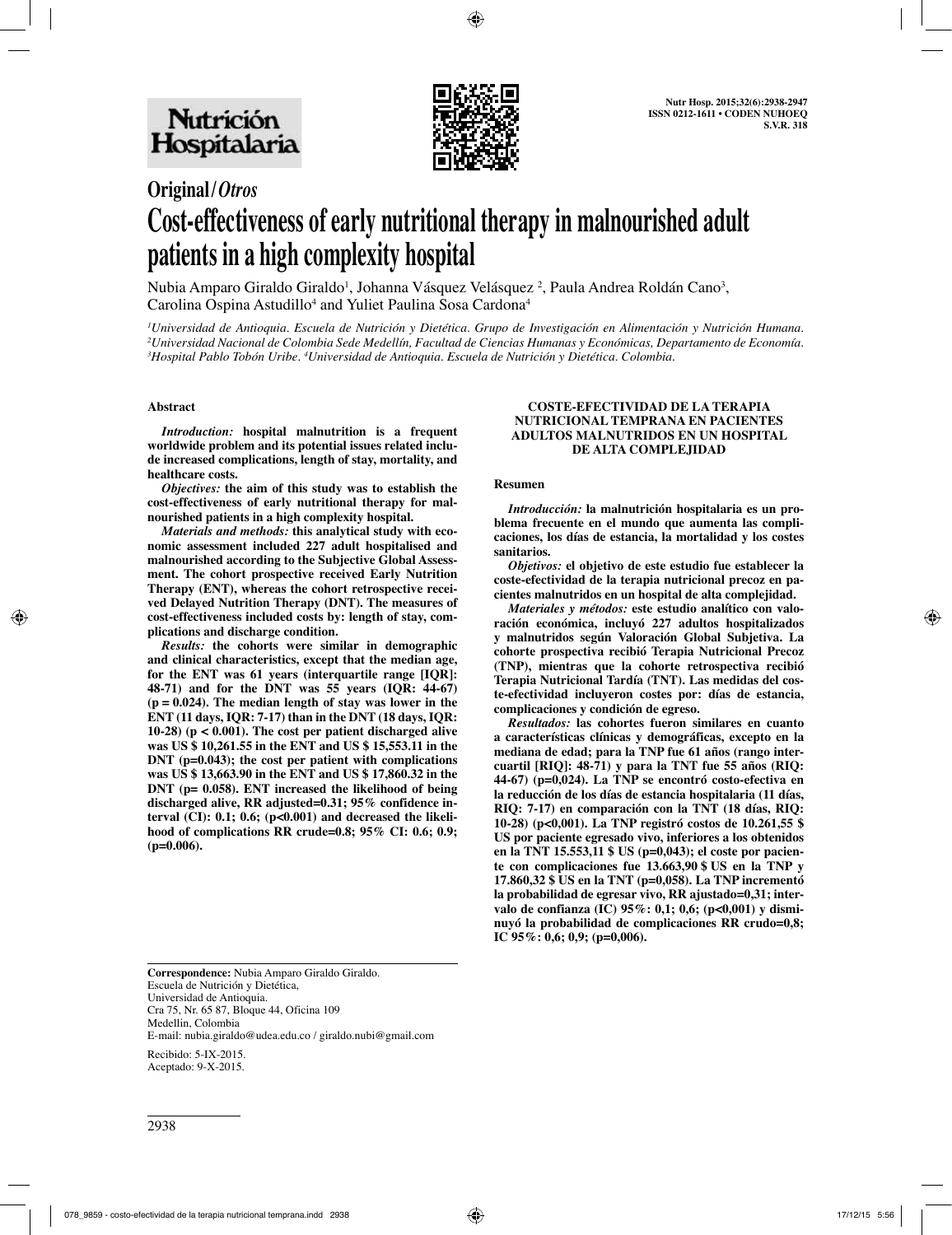*Conclusion:* **early nutritional therapy for malnourished adult patients appears to be cost-effective because it can reduce the length of stay, complications, mortality and associated costs.**

(*Nutr Hosp.* 2015;32:2938-2947)

#### **DOI:10.3305/nh.2015.32.6.9859**

Key words: *Cost-effectiveness. Malnutrition. Nutritional therapy. Complications. Length of stay.*

#### **Introduction**

Hospital malnutrition is a frequent problem worldwide, with reports showing rates ranging from 20% to 63% depending on the method used to assess nutritional state<sup>1-3</sup>. A study in Spain found that  $46\%$  of patients were malnourished according to a subjective global assessment<sup>4</sup>. The Latin American Nutrition study (ELAN) showed that 50.2% of hospitalised patients had some type of malnutrition<sup>5</sup>. In Colombia, the frequency of malnutrition is reported to be 63% to  $64\%^{6,7}$ .

Hospital malnutrition or Disease-Related Malnutrition  $(DRM)^8$  is a problem that is underestimated by health administrators and medical personnel, despite its grave implications to patients and health systems. Potential issues related to DRM include increased complications, length of stay in the hospital, mortality, and healthcare costs, as well as delayed wound healing, decreased tolerance to treatment, and reduced quality of life<sup>9-11</sup>.

Several nutrition assessment tools exist to diagnose malnutrition, the Subjective Global Assessment (SGA) is one of the most commonly used which includes features of patient history and features of physical examination<sup>12</sup>. The SGA is a simple and fast evaluation method that allows malnourished patients to be identified before changes occur in indicators such as the body mass index<sup>13</sup>. Once DRM is identified, nutritional intervention is required, and its effect should be measured. Considering that effectiveness is one of the dimensions of quality of care $14$ , Cost-Effectiveness analysis (CEA) is used as an analytic tool in which the costs and effects of an intervention are compared with an alternative strategy<sup>15</sup>. Thus, it is essential for healthcare services to include nutritional therapies with cost-effective added value, which has important consequences for the efficient use of resources<sup>16</sup>.

Nevertheless, even though the cost of medical care has increased considerably at the global level in recent years, the CEA does not appear to be a technique that is often utilised for decision-making within health systems; given its conceptual and methodological complexity, resource allocation and cost containment are guided by strategies such as capitated contracts or volume discounts<sup>17</sup>.

Although the negative clinical results of DRM are well known, these effects are in most cases re-

*Conclusión:* **la terapia nutricional precoz en pacientes adultos malnutridos parece ser coste-efectiva porque puede reducir los días de estancia, las complicaciones, la mortalidad y los costes asociados.**

(*Nutr Hosp.* 2015;32:2938-2947)

#### **DOI:10.3305/nh.2015.32.6.9859**

Palabras clave: *Coste-efectividad. Malnutrición. Terapia nutricional. Complicaciones. Días de estancia.*

versible through nutrition therapy (oral, enteral and parenteral) and few studies have evaluated the economic benefit of such strategies<sup>18-20</sup>. Thus, from an institutional point of view, the objective of this study was to establish the cost-effectiveness ratio of early versus delayed nutritional therapy for malnourished adult patients in a healthcare institution of high complexity.

#### **Materials and methods**

An analytical cohort study with economic assessment was conducted between 2010 and 2012 at the Pablo Tobón Uribe Hospital in Medellín, Colombia.

The inclusion criteria for this study consisted of patients with ages between 18 and 80 years, a minimum length of stay of 4 days in the hospital, and moderate or severe malnutrition according to the SGA.

The exclusion criteria consisted of pregnant women, terminal patients, patients with a length of stay longer than 100 days and patients with medical indication of nil by mouth (NPO).

Patients receiving nutritional therapy were evaluated by the hospital nutrition support team while patients receiving a therapeutic diet were evaluated per standard practice. The early nutritional therapy (ENT) prospective cohort comprised patients who were admitted between August 2011 and July 2012. These patients met all inclusion criteria and received nutritional therapy within the first 48 hours after emergency admission according to FELANPE (FederaciónLatinoamericana de Nutrición Parenteral y Enteral [Latin American Federation of Parenteral and Enteral Nutrition]) standards $21$ . Patients were followed until discharge; the data collection format was designed and used for taking information about patient. The delayed nutritional therapy (DNT) retrospective cohort comprised patients meeting all inclusion criteria who received nutritional therapy more than 48 hours post-emergency admission or received a therapeutic diet because they were later referred to a professional in nutrition and dietetics at the time of discharge. For this cohort, the hospital's information management department provided a list of hospital discharges from the year 2010 until July of 2011 for patients aged 18 - 80 years with a length of stay of at least 4 days; the discharge list and the electronic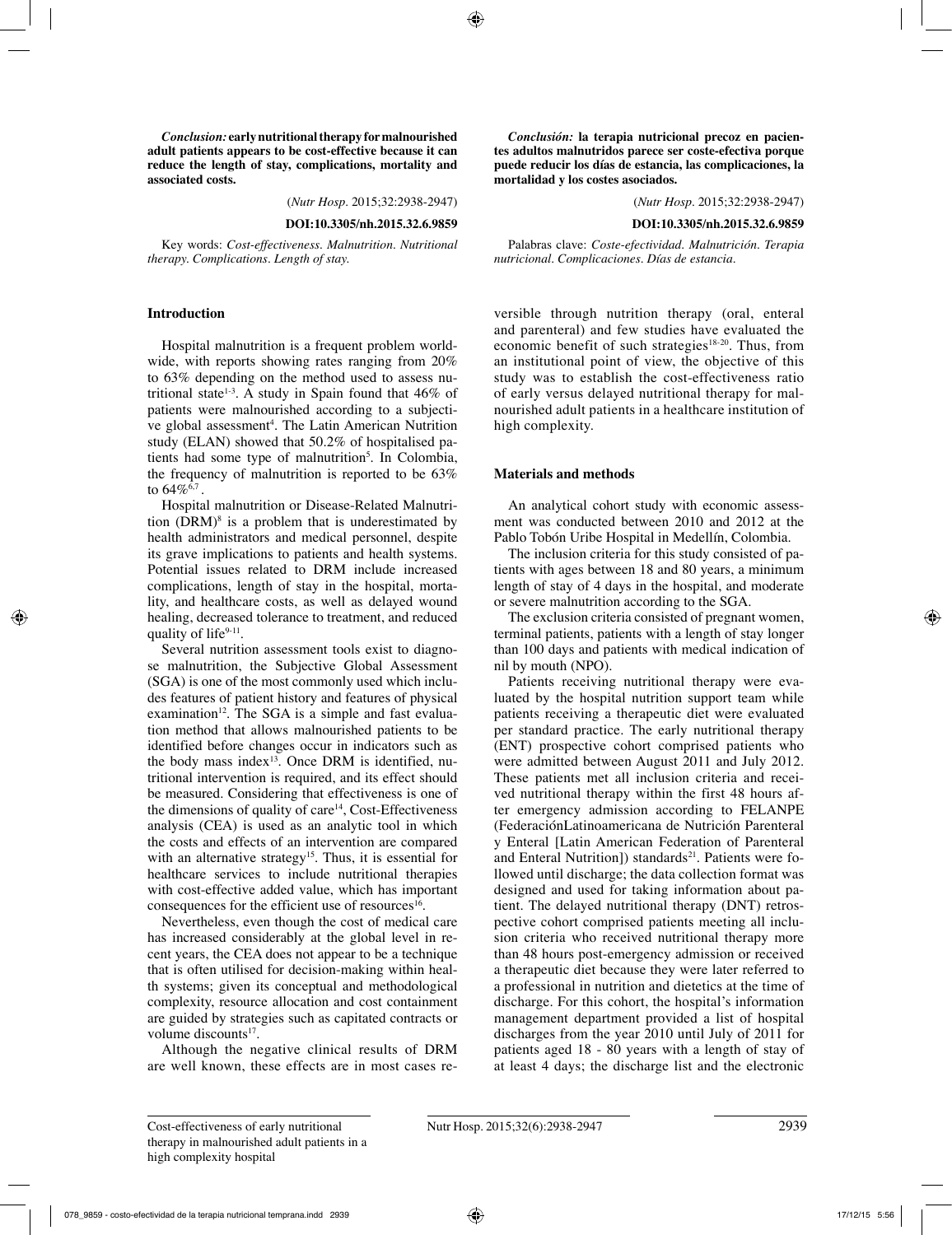clinical history were reviewed simultaneously by researchers to select the participants with moderate or severe malnutrition according to the SGA rating documented in the medical record. To record all complications, the medical progress of patients was reviewed from admission until discharge according to the patients' medical records.

The two cohorts of patients were malnourished according to the SGA, and such classification was performed by nurses when the patient entered the hospital. The retrospective cohort of malnourished patients received delayed nutritional intervention in spite of being classified as malnourished. It was precisely to avoid ethical connotations that we had to use a retrospective cohort for that group of patients.

To evaluate the difference between prescribed and consumed nutritional therapy, an intake control was performed in patients with an oral diet plus supplements, and what was received when the prescription was enteral, parenteral, or mixed nutrition was recorded. The effectiveness of early nutritional intervention was measured through indirect variables such as length of stay, complications, and discharge condition. The length of stay was measured in days, from admission to the hospital until discharge. A complication was defined as the appearance of a condition or accidental event during hospitalisation that was independent of the cause of admission to the hospital. These complications were classified as infectious or non-infectious. Finally, the discharge condition was recorded: status at discharge, alive or dead.

Selection bias was controlled by training the researchers in the handling of electronic clinical history. Information collection and recording were standardised, and all inclusion criteria were verified. A pilot study was conducted with 10% of the sample to adjust the inclusion criteria and to improve information collection tools. The sample was probabilistic, and its size was determined by the mean difference in length of stay (2.4  $\pm$  5.66 days) for malnourished patients before and after a screening program using data obtained from Sorensen's study<sup>22</sup>. The sample was calculated with 95% confidence and 90% power for a total of 227 patients, with 113 in the ENT cohort and 114 in the DNT cohort.

## *Economic assessment*

This analysis included only direct costs; these costs were analysed according to the diagnosis-related group (DRG), relative weight, and the DRG´s subclasses established at the institution according to the following levels of severity: major complications or comorbidities (MCCs), complications or comorbidities (CCs), and non-CCs. The 3M™ software All Patient Refined DRG (APR DRG) 2.1 version was used. The health care cost components included laboratory tests, medications, equipment, diagnostic tests, hospitalisation, materials, personnel, and surgery. To eliminate the effects of inflation on the monetary data, the values were deflated by taking the year 2012 as the base year. An Incremental cost-effectiveness ratio was calculated taking the difference in costs between the ENT and DNT cohorts and dividing this value by the difference in effectiveness between the ENT and DNT cohorts. The resulting ratio was interpreted as the costs per unit of effectiveness.

# *Statistical analysis*

The patient database was generated using Access (Microsoft Office, USA, 2007); the statistical analysis was conducted using STATA 12.0 software (State Corp., Release 10, College Station, TX, USA).

The Chi-squared test was used for categorical variables, and the Mann-Whitney U-test was used for numerical variables with a non-normal distribution. P values < 0.05 were considered statistically significant.

The crude relative risk (RR) was calculated through bivariate analysis for complications, and both crude and adjusted RR values were calculated for the patient's discharge condition. Multiple linear regression analyses were used to find the determinants of length of stay considering unusual and influential data, the normality of residuals, homoscedasticity, linearity, multicollinearity, and model specification. The cost analysis used median and inter-quartile ranges (IQR). Two methods were used for the sensitivity analysis, Monte Carlo simulations assuming normality as parametric analysis for the logarithm of the costs in this a random sample of 30% of the data was selected and 1000 simulations for the difference in costs and effects were made. It was performed as nonparametric bootstrapping method to calculate the cost-effectiveness comparison of parts of the mean differences in costs between the group ENT and the DNT. In total, 1,000 samples were generated with corresponding confidence intervals (CI).

Finally, the DNT cohort was used to perform a sensitivity analysis with the following attention-time ranges: between 2 and 3 days; between 3 and 4 days; and more than 5 days. The same cohort was also used to estimate a logistic regression with discharge condition as the dependent variable and time range, age, sex, marital status, social security affiliation, DRG scores, complications, and length of stay as independent variables.

## *Ethical research management*

The procedures followed were in accordance with the ethical standards of the responsible institutional committee. This study was endorsed by the ethics and research committee of the Pablo Tobón Uribe Hospital (PTUH).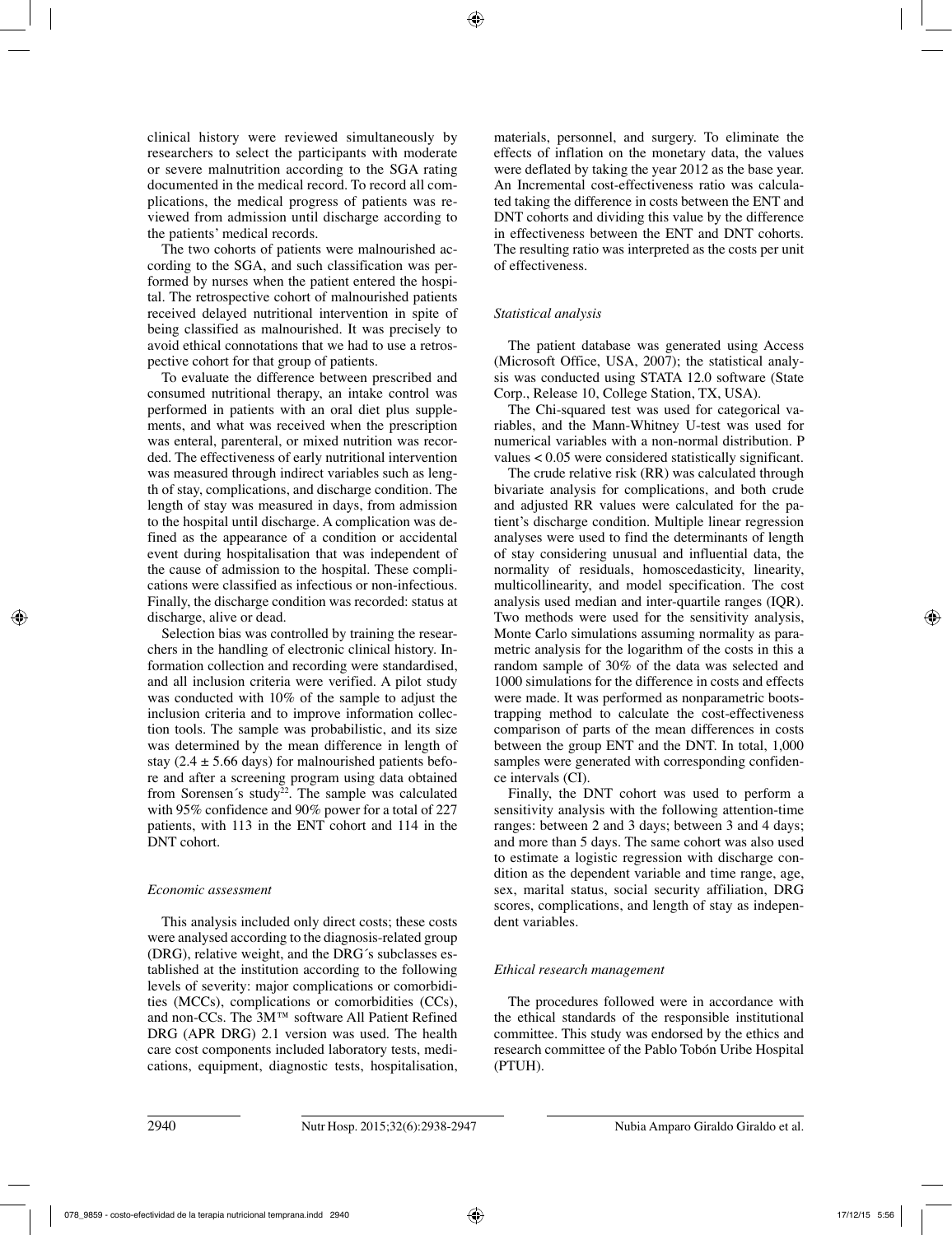## **Results**

#### *Patients*

The general aspects of the hospital, such as the provision of services, level of complexity, number of specialties, occupancy rates, average stay, and bed rotation, did not change during the study. Additionally, the hospital nutritional care during the study was based on clinical practice guidelines implemented by nutrition and dietetics professionals.

The cohorts were similar in demographic and clinical characteristics except for the age, where the median age was higher in ENT patients. In total, 68.4% of the DNT cohort and 60.2% of the ENT cohort were treated by internists. Most patients belonged to the contributory health insurance regime (Table I).

#### *Nutritional treatment*

There were statistically significant differences in nutritional support type between the two cohorts, the 63% of the ENTcohort received oral diet plus supplements compared with the 53% of the DNT cohort p= < 0.001. The 23% of the ENTcohort received standard enteral nutrition compared with the 3% of the DNT cohort p=0.001. The parenteral nutrition route was less commonly used, 5% in the ENT cohort and 2% in the DNT cohort ( $p = < 0.001$ ). None patient of the ENT cohort received therapeutic diet while the 43% of the DNT cohort if received.

In the 95% of the patients in the ENT cohort was covered more than 80% of the caloric requirement in the first week. Of the remaining patients, 5% were followed during the hospitalisation period to increase the contribution to 86%. In the DNT cohort, 52.63% of the patients achieved 86% coverage of the caloric requirement. A coverage of only 10% was achieved by 4.38% of patients, and 42.98% received a therapeutic diet without medical records of the percentage of consumption.

In total, 176 patients (113 ENT and 65 DNT) received an additional amount of energy ( $\approx$  500 kilocalories) and 1.5-2.0 g/kg day of protein according to the Hospital practice guideline for malnutrition. Those who received a therapeutic diet received an average of 1,800 kcal and 68 g of protein.

## *Length of hospital stay*

The ENT cohort had a shorter length of stay in the hospital (11 days, IQR: 7-17) compared to patients in the DNT cohort (18 days, IQR:  $10-28$ ),  $p < 0.001$ ). Additionally, 90% of the patients in the DNT cohort were hospitalised for  $\leq 43$  days, whereas 90% of the patients in the ENT cohort were hospitalised for  $\leq 25$  days. Furthermore, for every day that an ENT patient spent in the hospital, DNT patients stayed 1.6 days.

In the multiple linear regression analysis, the F-test was statistically significant with an R-squared value of 0.425. Complications, cohort, and the natural logarithm of DRG scores were statistically significant factors, indicating that 42.5% of the hospital stay could be explained by these variables. The regression coefficient for cohort was negative, as we would expect a decreased length of stay for patients receiving ENT. The coefficients for complications and DRG scores were positive, which means that higher complications and DRG scores resulted in a longer length of stay (Table II).

## *Complications*

Both infectious and non-infectious complications were considered. The most common complications were anaemia, pleural effusion, and gastrointestinal and electrolytic disorders, and some patients (23/227) presented multiple types of complications. In the DNT cohort, 76.3% of patients experienced some type of complication, compared to 59.6% in the ENT ( $p =$ 0.006). The bivariate analysis revealed that belonging to the ENT group was a protective factor against complications. In contrast, belonging to the subsidised health insurance regime was found to be a risk factor for complications (Table III).

The median for DRG scores and length of stay were higher in the patients with complications compared to patients without complications, this differences were statistically significant (Table III).

## *Discharge condition*

Mortality was almost three times higher in the DNT cohort (28.9%) compared to the ENT cohort (9.7%)  $(p< 0.001)$ . In addition, the bivariate analysis revealed that ENT in malnourished patients increased the likelihood of being discharged alive  $(RR_{\text{crude}} = 0.3;$ 95% CI: 0.1; 0.6; p < 0.001) (Table IV). The association between the group of explanatory variables and the discharge condition was tested using a binomial model, as the only significant variable was the cohort. Consequently, receiving ENT was found to decrease the risk of death (RR<sub>adjusted</sub>= 0.31; 95% CI: 0.16; 0.61;  $p = 0.001$  (Table IV).

## *Cost-effectiveness analysis*

The median cost in the ENT group was US\$9,058.00 (IQR: US\$4,667.00 - US\$13,347.00), and that in the DNT cohort was US\$9,451.50 (IQR: US\$4,516.00 - US\$20,085.00). Although the difference in the median total cost was US\$393.50, it was not significant ( $p =$ 0.204).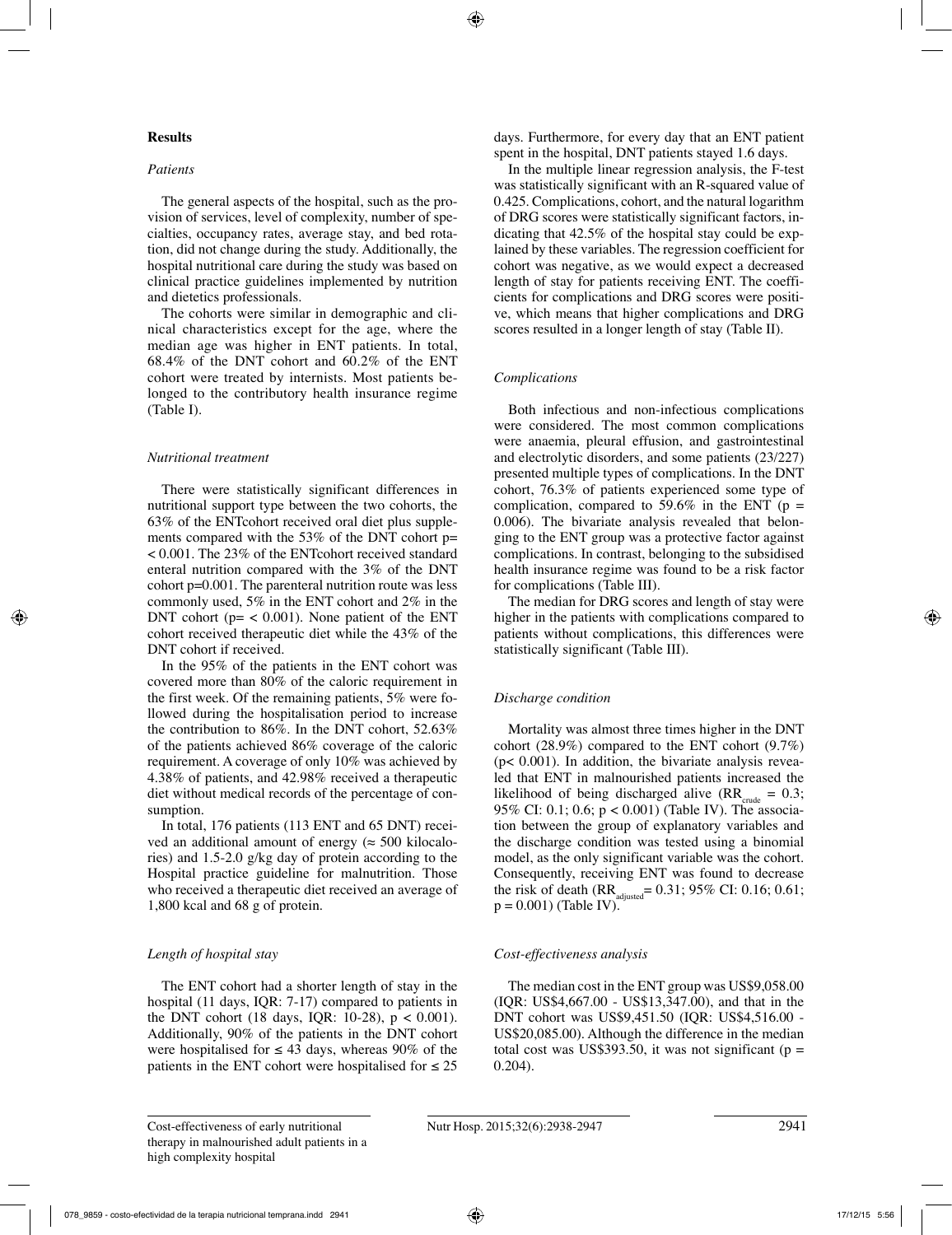|                           | Demographic/clinical characteristics of the study population |                    |                   |                                                    |                |                    |
|---------------------------|--------------------------------------------------------------|--------------------|-------------------|----------------------------------------------------|----------------|--------------------|
|                           |                                                              |                    |                   |                                                    |                |                    |
|                           | <b>Numerical Variables</b>                                   |                    | <b>ENT</b>        | <b>DNT</b>                                         |                | <i>p</i> -value    |
|                           |                                                              |                    | $(n=113)$         | $(n=114)$                                          |                |                    |
|                           |                                                              |                    | $57.7 \pm 16.2^a$ | $53.5 \pm 15.1^a$                                  |                | 0.024 <sup>b</sup> |
| Age (years)               |                                                              |                    | Median 61         | Median 55                                          |                |                    |
|                           |                                                              | $(IQR 48-71)$      |                   | $(IQR 44-67)$                                      |                |                    |
|                           | <b>Categorical Variables</b>                                 | <b>ENT</b><br>$\%$ |                   | <b>DNT</b><br>$\emph{v}_{\emph{0}}$<br>$\mathbf n$ |                | <i>p</i> -value    |
|                           | Male                                                         | $\mathbf n$<br>68  | 60                | 59                                                 | 52             |                    |
| Sex                       | Female                                                       | 45                 | 40                | 55                                                 | 48             | 0.201              |
|                           |                                                              | 30                 |                   | 37                                                 | 32             |                    |
|                           | Single                                                       |                    | 27                |                                                    |                |                    |
| <b>Marital Status</b>     | Married/Civil Union                                          | 68                 | 60                | 62                                                 | 54             | 0.800              |
|                           | Divorced                                                     | $\overline{4}$     | 3                 | $\overline{4}$                                     | $\overline{4}$ |                    |
|                           | Widowed                                                      | 11                 | 10                | 11                                                 | 10             |                    |
| Social Security           | Contributory                                                 | 70                 | 62                | 66                                                 | 58             | 0.533              |
| Affiliation               | Subsidised                                                   | 43                 | 38                | 48                                                 | 42             |                    |
|                           | Surgery <sup>c</sup>                                         | 25                 | 22                | 20                                                 | 18             |                    |
|                           | Haematology                                                  | $\mathbf{0}$       | $\boldsymbol{0}$  | $\mathbf{1}$                                       | $\mathbf{1}$   |                    |
|                           | Hepatology                                                   | 1                  | $\mathbf{1}$      | $\Omega$                                           | $\Omega$       |                    |
|                           | <b>Internal Medicine</b>                                     | 68                 | 60                | 78                                                 | 68             |                    |
| <b>Medical Specialty</b>  | Neurosurgery                                                 | 1                  | 1                 | 3                                                  | 3              | 0.621              |
|                           | Neurology                                                    | 1                  | 1                 | $\overline{0}$                                     | $\mathbf{0}$   |                    |
|                           | Oncology                                                     | 14                 | 12                | 10                                                 | 9              |                    |
|                           | Orthopaedics                                                 | 1                  | 1                 | 1                                                  | 1              |                    |
|                           | Urology                                                      | $\overline{2}$     | $\overline{c}$    | $\mathbf{1}$                                       | $\mathbf{1}$   |                    |
|                           | Moderately Malnourished                                      | 73                 | 65                | 80                                                 | 70             |                    |
| <b>Nutritional Status</b> | Severely Malnourished                                        | 40                 | 35                | 34                                                 | 30             | 0.370              |
|                           | Non Complications or Comorbidities<br>$(Non-CCs)$            | $\overline{c}$     | $\mathbf{2}$      | 3                                                  | 3              |                    |
| <b>DRG</b> Subclasses     | Complications or Comorbidities (CCs)                         | 22                 | 19                | 30                                                 | 26             | 0.406              |
|                           | Major Complications or Comorbidities<br>(MCCs)               | 89                 | 79                | 81                                                 | 71             |                    |

**Table I** 

Abbreviations: ENT, early nutritional therapy; DNT, delayed nutritional therapy; %, relatives frequency, n, absolute frequency.

Definitions: Social Security Affiliation. Contributory regime: obligatory health insurance for the Colombian employed population or with pay capacity. Subsidized regime: health insurance provided by the state to poor and vulnerable population.

a Age mean ± standard deviation

b Significant by Mann-Whitney U-test

c Without cardiac patient undergoing surgery

In the ENT group, the cost for every patient discharged alive was US\$11,274.12, whereas this cost in the DNT group was US\$16,826.44 ( $p = 0.025$ ). In addition, the cost of hospital stay for the ENT group was US\$19,694.19, compared to US\$24,078.80 in the DNT group ( $p = 0.021$ ), and the cost for every patient with complications in the ENT group was US\$15,012.18 compared to US\$19,322.53 in the DNT group ( $p =$ 0.077) (Table V).

When the variation in cost was compared to the variation in effectiveness for each of the measurements, ENT increased the probability of a patient being dis-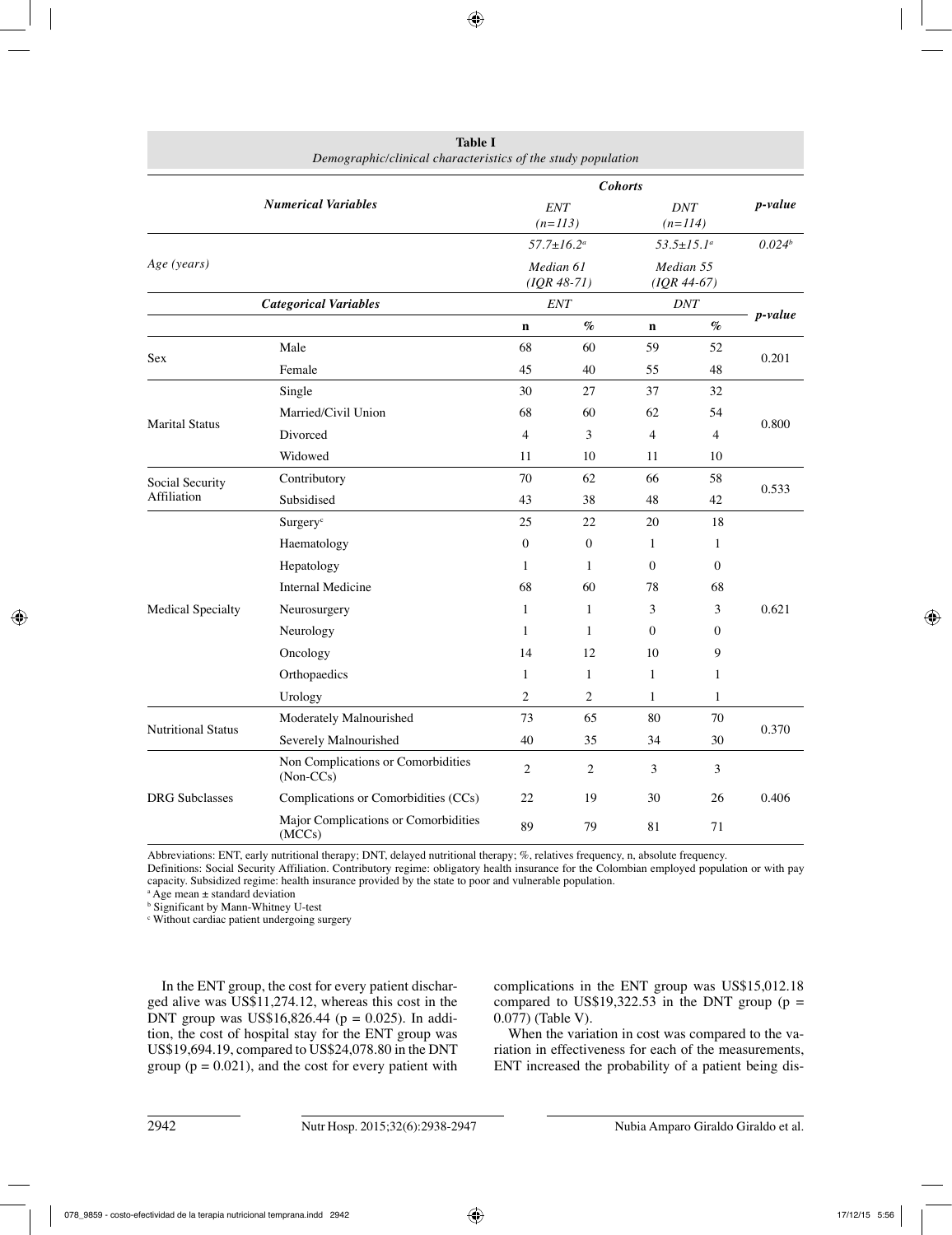| <b>Table II</b><br>Determinants length of stay |                                |              |         |          |          |          |  |  |  |
|------------------------------------------------|--------------------------------|--------------|---------|----------|----------|----------|--|--|--|
| Variables<br>Cf<br>CI(95%)<br><i>p</i> -value  |                                |              |         |          |          |          |  |  |  |
|                                                | Sex <sup>a</sup>               |              | $-0.16$ | 0.041    | $-0.31$  | $-0.006$ |  |  |  |
|                                                |                                | Single       | 0.09    | 0.337    | $-0.09$  | 0.282    |  |  |  |
|                                                | Marital Status <sup>a</sup>    | Divorced     | $-0.03$ | 0.892    | $-0.433$ | 0.378    |  |  |  |
|                                                |                                | Widowed      | 0.01    | 0.916    | $-0.252$ | 0.281    |  |  |  |
|                                                | Social Security                | $-0.07$      | 0.352   | $-0.231$ | 0.082    |          |  |  |  |
|                                                | Complications                  | 0.60         | 0.000   | 0.426    | 0.764    |          |  |  |  |
|                                                |                                | Surgery      | $-0.08$ | 0.387    | $-0.279$ | 0.108    |  |  |  |
| Categorical                                    |                                | Haematology  | $-0.33$ | 0.561    | $-1.453$ | 0.791    |  |  |  |
|                                                |                                | Hepatology   | $-0.57$ | 0.317    | $-1.696$ | 0.552    |  |  |  |
|                                                |                                | Neurosurgery | $-0.23$ | 0.438    | $-0.803$ | 0.349    |  |  |  |
|                                                | Medical Specialty <sup>a</sup> | Neurology    | $-0.44$ | 0.446    | $-1.582$ | 0.698    |  |  |  |
|                                                |                                | Oncology     | $-0.12$ | 0.341    | $-0.369$ | 0.128    |  |  |  |
|                                                |                                | Orthopaedics | 0.41    | 0.317    | $-0.392$ | 1.203    |  |  |  |
|                                                |                                | Urology      | $-0.09$ | 0.788    | $-0.740$ | 0.562    |  |  |  |
|                                                | Cohort                         |              | $-0.32$ | 0.000    | $-0.463$ | $-0.171$ |  |  |  |
| Numerical                                      | $Ageb$ (years)                 |              | $-0.11$ | 0.363    | $-0.342$ | 0.126    |  |  |  |
|                                                | DRG Scores <sup>b</sup>        | 0.36         | 0.000   | 0.234    | 0.488    |          |  |  |  |

Abbreviation Cf variation coefficient

Note: R-squared (0.427); Adjusted R-squared (0.406); Root MSE (0.555)

a The reference levels correspond to Sex, Male; Marital status, Married/Civil Union; Social Security, Contributory; Complications, Yes; Medical Specialty, Internal medicine; Cohort, ENT.

b Log-transformed value.

charged alive, as this strategy was more effective and affordable than other alternatives. Furthermore, the difference in costs according to the effectiveness measurement was found to be significant in most cases (Table V).

These results were also similar to those obtained with bootstrapping (1,000 replications) for the cost-effectiveness ratio. Specifically, when patients with non-complications were discharged alive, the results showed greater effectiveness and less cost. The sensitivity analysis for DNT did not show significant differences between the effectiveness measurements and the attention-time ranges. Furthermore, the change in the probability of death was not statistically significant in regards to the time range. These results suggest that the first 48 hours are critical and that the same results cannot be achieved after this time; additionally, the delayed nutritional therapy and therapeutic diet showed the same results in the measures of effectiveness.

# **Discussion**

Whereas the majority of previous studies have focused on comparing results between patients with and without DRM, the strength of the present study was its evaluation of hospitalised malnourished patients in terms of the clinical results associated with the costs of ENT. These results may permit the development and/ or modification of nutritional care standard processes and programs.

Although the evidence for the cost-effectiveness of nutritional support remains to be established, our study can be used to demonstrate the cost savings and clinical benefits of ENTfor nutritional support, including nutritional supplements, enteral nutrition and parenteral nutrition in malnourished patients. According to these results, rapid detection of malnourished patients at admission followed by nutritional therapy and monitoring appears to be cost effective. Thus early intervention is precisely what determines that the patient receives adequate nutritional therapy according to nutritional requirements and for a longer time.

The median age for the patients in the ENT cohort was older (61 years) than that for the patients in the DNT cohort (55 years). In this study, it was observed that early nutritional therapy achieved better results in terms of length of stay, complications, and discharge condition, despite the fact that older adults generally have more diseases in addition to a worse nutritional state.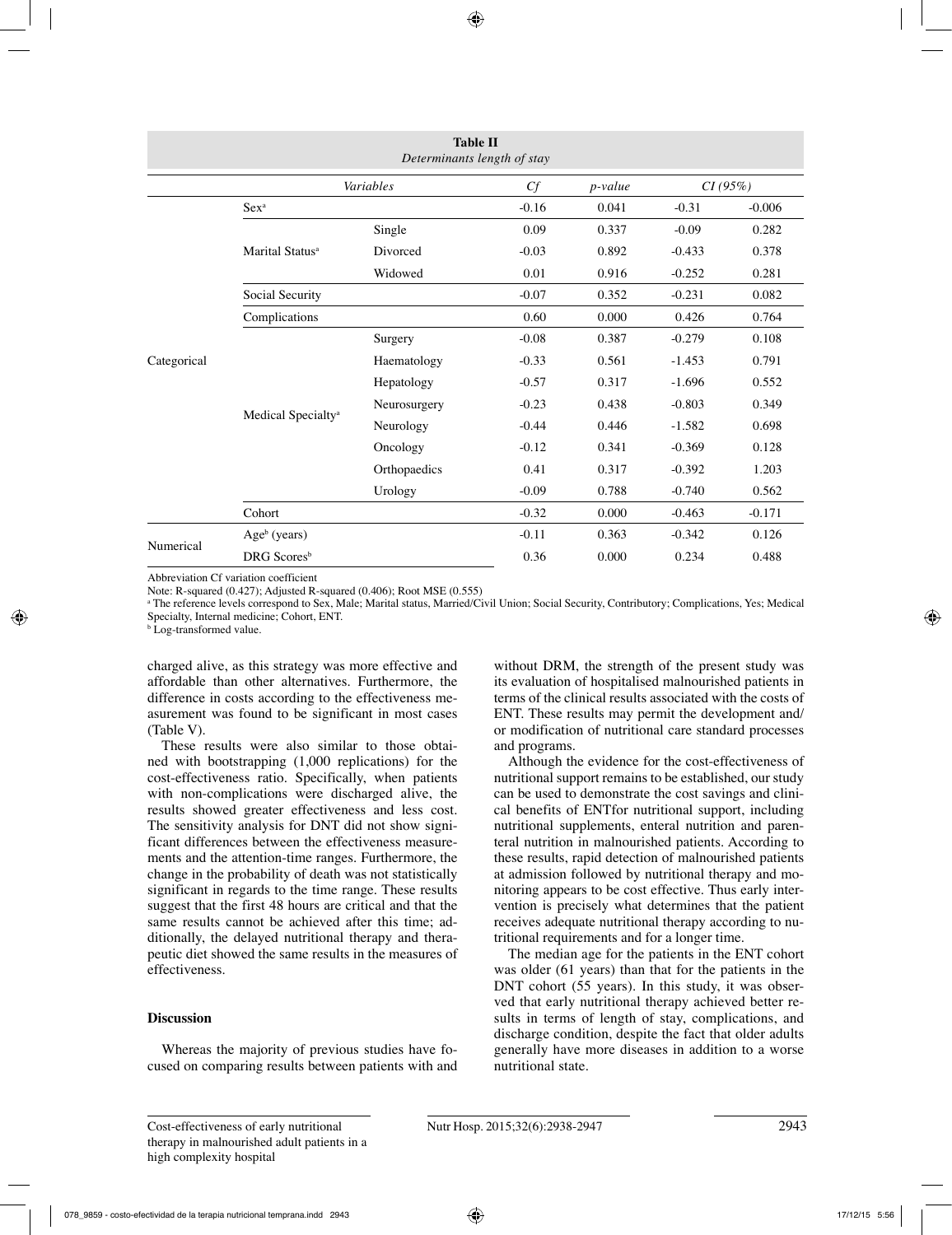| <b>Table III</b><br>Bivariate model for complications |              |                                               |                                    |                  |                       |                   |                                    |  |  |  |
|-------------------------------------------------------|--------------|-----------------------------------------------|------------------------------------|------------------|-----------------------|-------------------|------------------------------------|--|--|--|
| Categorical Variables                                 |              | <b>Non Complications</b><br>(%)               | Complications (%)                  | $\boldsymbol{n}$ | $R R_{\it crude}$     | $CI(95%)$ p-value |                                    |  |  |  |
| Cohort                                                | <b>DTN</b>   | 23.7                                          | 76.3                               | 114              | 0.8                   | $0.6 - 0.9$       | 0.006 <sup>a</sup>                 |  |  |  |
|                                                       | <b>ETN</b>   | 40.7                                          | 59.3                               | 113              |                       |                   |                                    |  |  |  |
| <b>Sex</b>                                            | Male         | 30.7                                          | 69.3                               | 127              | 1.0                   | $0.7 - 1.1$       | 0.598                              |  |  |  |
|                                                       | Female       | 34.0                                          | 66.0                               | 100              |                       |                   |                                    |  |  |  |
| Affiliation                                           | Contributory | 41.2                                          | 58.8                               | 136              | 1.4                   | $1.1 - 1.6$       | $< 0.001$ <sup>a</sup>             |  |  |  |
|                                                       | Subsidised   | 18.7                                          | 81.3                               | 91               |                       |                   |                                    |  |  |  |
| Marital Status <sup>b</sup>                           | Single       | 77.6                                          | 22.3                               | 67               | 1.2                   | $1.1 - 1.4$       | 0.041                              |  |  |  |
|                                                       | Divorced     | 75.0                                          | 25.0                               | 8                | 1.1                   | $0.7 - 1.7$       | 0.659                              |  |  |  |
|                                                       | Widowed      | 72.7                                          | 27.3                               | 22               | 1.1                   | $0.8 - 1.4$       | 0.605                              |  |  |  |
| Discharge Condition                                   | Dead         | 74.4                                          | 25.6                               | 43               | 1.1                   | $0.9 - 1.4$       | 0.305                              |  |  |  |
|                                                       | Alive        | 66.3                                          | 33.7                               | 184              |                       |                   |                                    |  |  |  |
| <b>Numerical Variables</b>                            |              | <b>Non Complications</b><br>( <i>median</i> ) | Complications<br>( <i>median</i> ) |                  | IQR                   |                   | <i>p</i> -value                    |  |  |  |
| <b>DRG</b> Scores                                     |              | 1.25                                          | 1.85                               | $1.06 - 3.25$    |                       |                   | $< 0.001$ c                        |  |  |  |
| Age (years)<br>Length-of-Stay (days)                  |              | 57<br>7                                       | 59<br>18                           |                  | $44 - 68$<br>$5 - 27$ |                   | 0.390<br>$\leq 0.001$ <sup>c</sup> |  |  |  |

Abbreviations: n, number of patients in that condition; CI, Confiance Interval; IQR, interquartile range.

a Significant by the Chi-squared test

b Reference level corresponds to Married/Civil Union

c Significant by the Mann-Whitney U-test

In particular, differences in length of stay were statistically significant between ENT and DNT patients, which may be explained by the increased intake of energy and nutrients received by ENT patients to meet demands resulting from disease.

Our results are also in agreement with those of several previous studies. For example, Kruizenga et al. showed that the length of hospital stay among malnourished patients treated after screening was lower than that among control patients<sup>18</sup>. Although the methodological design was not the same as that in our study, these results indicated that malnourished patients who received early nutritional therapy spent less time in the hospital. In a multicentre cohort study, Jie et al. evaluated the impact of nutritional support for patients at high risk for malnutrition, but no statistically significant differences were found in length of stay between patients who did not received nutritional support and patients who did<sup>23</sup>. These findings were statistically significant in our study, but it should be noted that they used Nutritional Risk Screening (NRS 2002), while we used SGA.

In a controlled intervention study using the MNA (Mini Nutritional Assessment), Rypkema et al. compared two groups of geriatric inpatients based on the administration of early interdisciplinary intervention. In contrast to our results, these authors did not observe statistically significant differences in length of hospital stay24. This difference may have been caused by the fact that our study included patients aged 18 years and older, while all of the patients in this previous study were senior adults, who generally have poorer health conditions.

Regarding the complications documented for patients in this study, a statistically greater proportion was found in the DNT cohort than in the ENT cohort. Evidence shows that DRM impairs the body's ability to mount an effective immune response and increases the susceptibility to infectious disease. Thus, treatment of DRM with early nutritional support and the delivery of essential nutrients can be effective at preventing infectious complications. This result is similar to that reported by Jie et al., who found a higher percentage of patients with complications in the group that did not receive nutritional support compared with the group that did23. In agreement with this finding, Sorensen observed more complications in patients with malnutrition and patients who were at risk for malnutrition<sup>22</sup>. Milne et al. performed a meta-analysis on patients with malnutrition during hospitalisation, and their results showed that the addition of nutritional supplements was a protective factor against complications<sup>25</sup>. In our study, the administration of ENT, which included nutritional supplements for the majority of patients, was also a protective factor against complications.

A meta-analysis in 2007 of patients with different diseases and the elderly reported a clinical improve-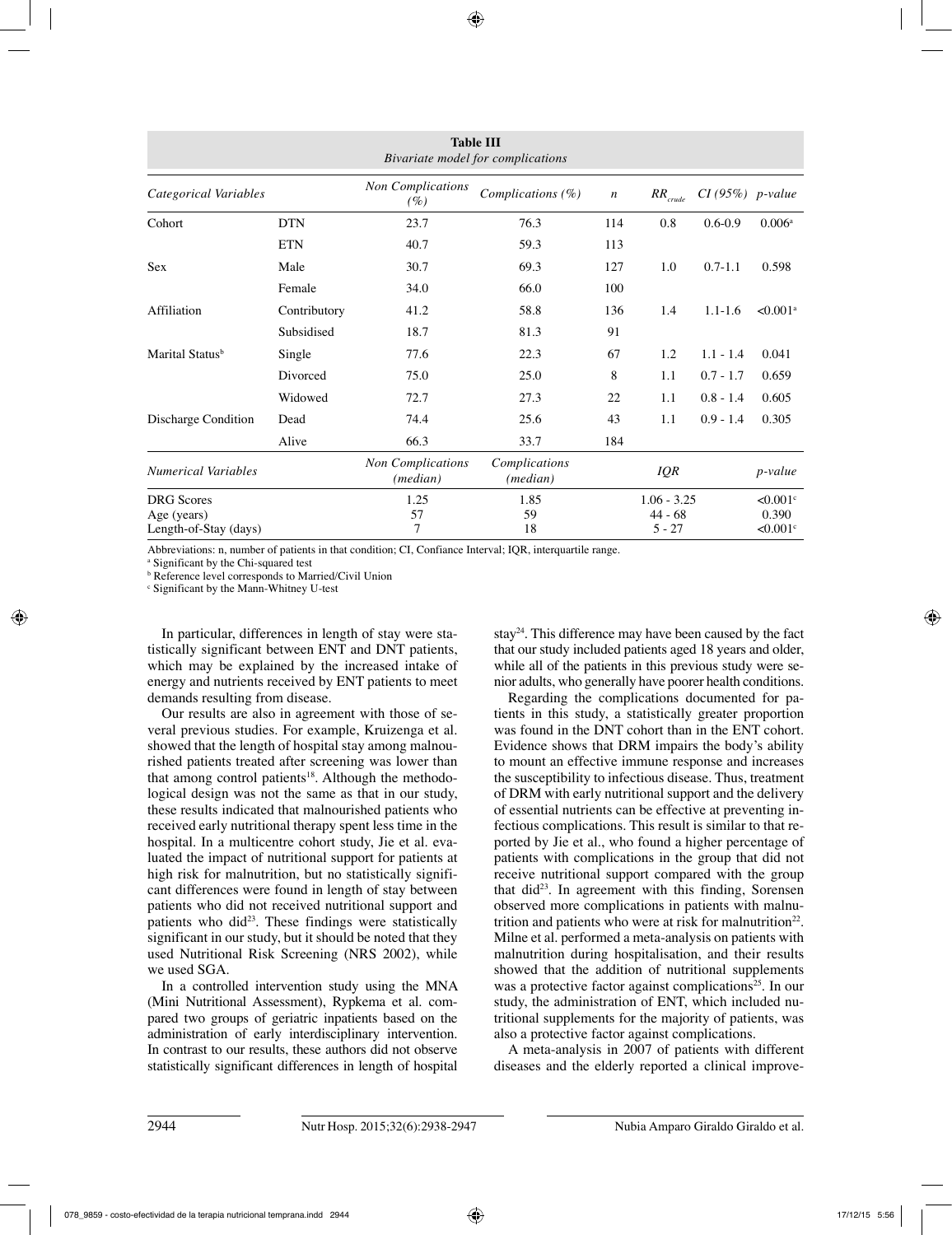|                                           |                |                                   | <b>Table IV</b><br>Statistical analysis for discharge condition |         |                                  |                 |                        |  |  |  |
|-------------------------------------------|----------------|-----------------------------------|-----------------------------------------------------------------|---------|----------------------------------|-----------------|------------------------|--|--|--|
| <b>Bivariate Analysis</b>                 |                |                                   |                                                                 |         |                                  |                 |                        |  |  |  |
| Categorical Variables                     |                | Dead $(\% )$                      | Alive $(\% )$                                                   |         | CI(95%)<br>$RR_{\textit{Crude}}$ |                 | p-value                |  |  |  |
| Cohort                                    | Non-DNT        | 28.9                              | 71.1                                                            | 114     | 0.3                              | $0.1 - 0.6$     | $< 0.001$ <sup>a</sup> |  |  |  |
|                                           | <b>ENT</b>     | 9.7                               | 90.3                                                            | 113     |                                  |                 |                        |  |  |  |
|                                           | Male           | 18.9                              | 81.1                                                            | 127     | 1.1                              | $0.6 - 1.8$     | 0.835                  |  |  |  |
| Sex                                       | Female         | 20                                | 80<br>100                                                       |         |                                  |                 |                        |  |  |  |
| Social Security Affiliation               | Contributory   | 18.4                              | 81.6                                                            | 136     | 1.1                              | $0.6 - 1.9$     | 0.690                  |  |  |  |
|                                           | Subsidized     | 20.9                              | 79.1                                                            | 91      |                                  |                 |                        |  |  |  |
|                                           | Single         | 13.4                              | 86.6                                                            | 67      | 0.6                              | $0.3 - 1.2$     | 0.142                  |  |  |  |
| Marital Status <sup>b</sup>               | Divorced       | 12.5                              | 87.5                                                            | 8       | 0.6                              | $0.1 - 4.1$     | 0.616                  |  |  |  |
|                                           | Widowed        | 27.3                              | 72.3                                                            | 22      | 1.5                              | $0.7 - 3.1$     | 0.325                  |  |  |  |
|                                           | Yes            | 32                                | 122                                                             | 154     | 1.4                              | $0.7 - 2.6$     | 0.305                  |  |  |  |
| Complications                             | N <sub>0</sub> | 11                                | 62                                                              | 73      |                                  |                 |                        |  |  |  |
| Numerical Variables <sup>c</sup> (median) |                | Dead (median) Alive (median)      |                                                                 | All     | <b>IQR</b>                       |                 | p-value                |  |  |  |
| <b>DRG</b> Scores                         |                | 1.65                              | 1.72<br>1.87                                                    |         | $1.17 - 3.25$                    | 0.211           |                        |  |  |  |
| Age (years)                               |                | 58                                | 58.5                                                            | 58      | $45 - 68$                        |                 | 0.833                  |  |  |  |
| Length-of-Stay (days)                     |                | 19.5                              | 14                                                              | 24      | $13 - 39.25$                     |                 | 0.494                  |  |  |  |
|                                           |                |                                   | <b>Binomial Analysis (<math>n = 227</math>)</b>                 |         |                                  |                 |                        |  |  |  |
| Variables                                 |                | $\mathit{RR}_{\mathit{adjusted}}$ | SE                                                              | CI(95%) |                                  | <i>p</i> -value |                        |  |  |  |
| Cohort                                    |                |                                   | 0.31                                                            | 0.11    | 0.16                             | 0.61            | 0.001                  |  |  |  |
| Sex                                       |                |                                   | 0.89                                                            | 0.25    | 0.51                             | 1.53            | 0.669                  |  |  |  |
| Social Security Affiliation               |                |                                   | 0.95                                                            | 0.27    | 0.55                             | 1.64            | 0.851                  |  |  |  |
|                                           | Single         |                                   | 0.54                                                            | 0.19    | 0.26                             | 1.09            | 0.087                  |  |  |  |
| Marital Status <sup>c</sup>               | Divorced       |                                   | 0.59                                                            | 0.53    | 0.09                             | 3.53            | 0.560                  |  |  |  |
|                                           | Widowed        |                                   | 1.06                                                            | 0.44    | 0.46                             | 2.39            | 0.896                  |  |  |  |
| Complications                             |                |                                   | 1.08                                                            | 0.37    | 0.55                             | 2.12            | 0.818                  |  |  |  |
| <b>DRG</b> Scores                         |                |                                   | 1.10                                                            | 0.09    | 0.94                             | 1.30            | 0.219                  |  |  |  |
| Age (years)                               |                |                                   | 1.00                                                            | 0.01    | 0.98                             | 1.02            | 0.883                  |  |  |  |
| Length-of-Stay (days)                     |                |                                   | 0.99                                                            | 0.01    | 0.97                             | 1.01            | 0.336                  |  |  |  |

Abbreviations: n, number of patients in that condition; CI, Confidence Interval; IQR, interquartile range; SE, Standard Error

<sup>a</sup> Significant by the Chi-squared test.

**b** The reference levels were: Marital status, Married/Civil Union.

c Mann-Whitney's U-test for numerical variables

ment in the patient's response when nutritional supplements were used instead of standard care. In general, these authors observeda decreased length of hospital stay, fewer complications, and lower mortality ratios<sup>26</sup>. These results are consistent with those of our study and may be due to the increased ease of liquid food consumption, with the advantage that oral supplements contain greater caloric and nutrient densities that contribute to a more rapid recovery of nutritional status. In addition, the Cochrane review found that nutritional supplements tend to be more effective than the provision of dietary advice<sup>27</sup>. Our results showed that the same benefits could be achieved not only through oral supplementation but also by using a feeding tube. Enteral nutrition decreases the negative effects of malnutrition, improves the clinical outcome of patients and saves costs to the health system<sup>28</sup>.

In 2011, Norman et al. conducted a 3-month study in which malnourished patients received oral supplements. These authors found that the intervention was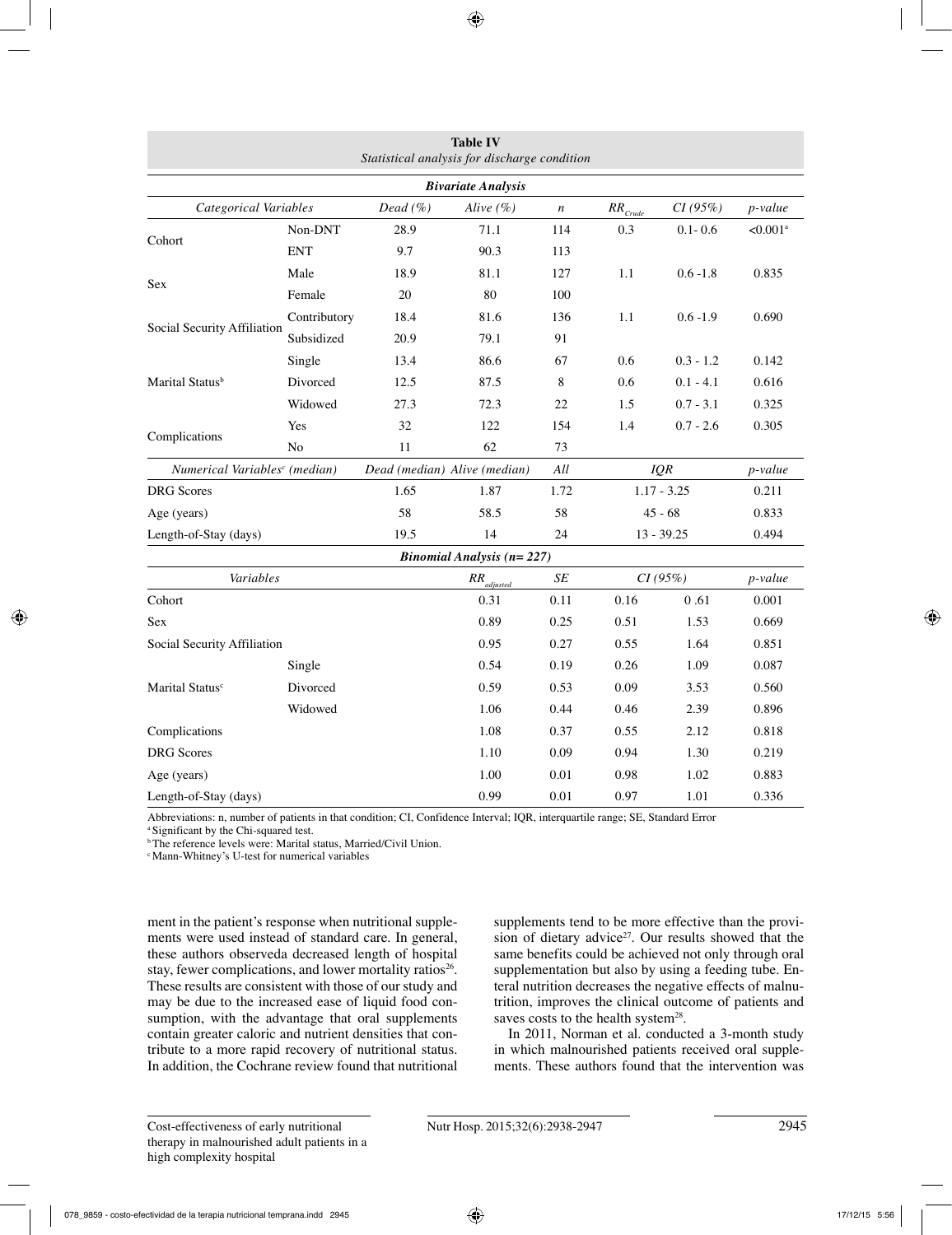| <b>Table V</b><br>Incremental cost, effects, and cost-effectiveness radio |                |                     |           |                     |        |                       |            |                       |                 |  |
|---------------------------------------------------------------------------|----------------|---------------------|-----------|---------------------|--------|-----------------------|------------|-----------------------|-----------------|--|
| Results measure                                                           |                | <i>Alternatives</i> | Cost      | Incremental<br>Cost | Effect | Incremental<br>Effect | C/E        | <b>ICER</b>           | <i>p</i> -value |  |
| Discharge<br>Condition                                                    | Alive          | <b>ENT</b>          | 11,274.06 |                     | 0.449  |                       | 25,090.31  |                       |                 |  |
|                                                                           |                | <b>DNT</b>          | 16,826.49 | $-5,552$            | 0.361  | 0.088                 | 46.580.66  | 21,490.35             | 0.015           |  |
|                                                                           | Dead           | <b>ENT</b>          | 15,830.25 |                     | 0.048  |                       | 329,796.92 |                       |                 |  |
|                                                                           |                | <b>DNT</b>          | 14.286.45 | 1.544               | 0.141  | $-0.093$              |            | 101,322.32 228,474.60 | 0.623           |  |
| Complications                                                             | Yes            | <b>ENT</b>          | 15,012.13 |                     | 0.295  |                       | 65,466.00  |                       |                 |  |
|                                                                           |                | <b>DNT</b>          | 19,322.56 | $-4.310.43$         | 0.383  | $-0.088$              | 39,169.57  | 26.296.43             | 0.077           |  |
|                                                                           | N <sub>0</sub> | <b>ENT</b>          | 6,919.01  |                     | 0.295  |                       | 23,442.03  |                       |                 |  |
|                                                                           |                | <b>DNT</b>          | 5,773.17  | 1.145.83            | 0.383  | $-0.088$              | 15,063.34  | 8.378.69              | 0.836           |  |
| Length-of-stay (mean days)                                                |                | <b>ENT</b>          | 19,694.19 |                     | 0.786  |                       | 25,065.33  |                       |                 |  |
|                                                                           |                | DNT                 | 24,078.80 | $-4.385$            | 1.286  | $-0.500$              | 18,727.96  | 6.337.38              | 0.021           |  |

Abbreviations: C/E, cost/effects; ICER, cost-effectiveness ratio

cost-effective in relation to quality of life but that the intervention group presented higher  $costs<sup>29</sup>$ . Our study found lower costs for each effectiveness variable in ENT patients who received oral supplementation or nutritional support, and this difference between study results could be attributed to the methodological design.

A systematic review by Stratton and Elia found consistent benefits from the use of oral supplements. In particular, these benefits were related to significant reductions in mortality, infectious complications, and pressure ulcers, particularly in geriatric and critical-condition patients<sup>26</sup>. These findings are similar to ours, where patients with DRM who received ENT presented fewer complications and decreased mortality.

A systematic analysis of the costs of DRM and the use of oral nutritional supplements in hospital and community settings in the United Kingdom found a net cost saving through supplementation in orthopaedic surgery, elderly care, and prior to elective surgery<sup>20</sup>. In our study, cost savings were generated for each patient who was discharged alive after early nutritional therapy, but no savings were obtained for patients with complications.

Although this was an analytical observational study, our findings are consistent with the results of meta-analyses and clinical studies reported by Löser, which demonstrated the therapeutic benefits and cost-effectiveness of oral supplementation and enteral nutrition in patients with malnutrition, suggesting that nutritional intervention is an integral part of medical treatment<sup>30</sup>. Oral nutritional supplements provide clinical benefits, such as those found in our study (reduced length of stay and complications), which demonstrates that cost savings can be achieved with ENT. According to Stratton et al., the economic effects of the use

of oral nutritional supplements are simple, secure, and clinically effective<sup>31</sup>.

The clinical benefit of nutrition therapy on DRM may have a positive impact on the healthcare expenditure, thus improving public health and the sustainability of health systems in general.

One limitation of the current study is that the information on DNT cohort patients was obtained from the clinical history without the possibility for verification. Moreover, other results regarding anthropometric and/ or biochemical variables were impossible to obtain, and the intake of the patients who received the therapeutic diet could not be evaluated.

Another limitation was that measures of effectiveness could have been influenced by other aspects of medical care or factors related to the patient, which were not available for this study and are difficult to control.

Finally, although all patients were malnourished, only those who received medical referral were administered nutritional support, oral nutrition plus supplements, enteral nutrition, parenteral nutrition, or mixed.

For future studies, if ethical considerations allow, we recommend controlled clinical trials. In addition, we recommend cost-utility studies that take into account the patient's quality of life in terms of social perspectives.

## **Conclusion**

Early nutritional therapy for disease-related malnutrition adult patients appears to be cost-effective because it can reduce the length of stay, the complications, the mortality and the fluctuations associated with per-unit effectiveness costs.